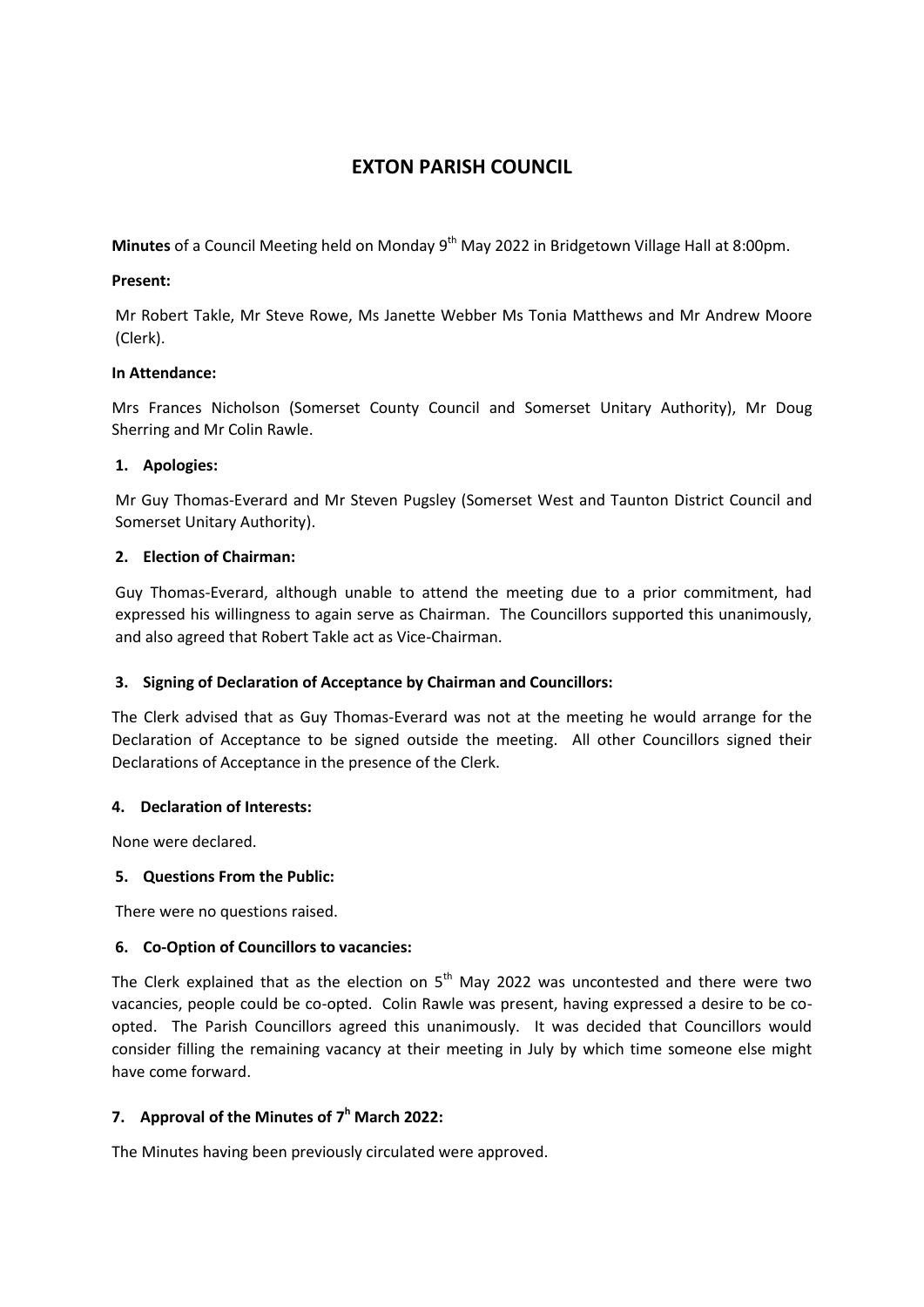### **8. Matters Arising:**

In the absence of Steven Pugsley, no update on the local MP's approach to South West Water about continuing concerns about the capacity of the sewage works was available. The Clerk was asked to seek an update from Steven Pugsley.

#### **Action Clerk**

Steve Rowe agreed to take over the day-to-day liaison with the Parish Lengthsman. The Clerk agreed to forward him the contract and the diary for his information.

### **Action Clerk**

### **9. Finance:**

The Clerk reported a balance of £1,613 in the Reserve Account and £4,004 in the Current Account. Two cheques for the Clerk's expenses of £89.86 and £60.10 were agreed together with one for £108.00 for Edward Martin Computer Services for website maintenance. Janette Webber agreed to be a cheque signatory.

### **Action Clerk**

### **10. Planning:**

There were no Applications to consider.

### **11. Receive and Note the Internal Auditor's Report for 2021-2022:**

The Clerk stated that this had been circulated to the Councillors in advance of the meeting to give them time to consider the report. He was pleased to report that the Internal Auditor had expressed no concerns about how the Council managed its finance and affairs. The Parish Council agreed to accept the report.

# **12. Approval of Exemption Certificate from Limited Assurance Review:**

The Clerk advised that because the Parish Council had income and expenditure of less than £25,000 it could claim exemption from a Limited Assurance Review. However, the external auditors did call in 5% of Parishes claiming exemption for a limited assurance Review and this year Exton was to be included. The Councillors approved the Certificate and requested that the Clerk and the Chairman sign the Certificate and send to the external auditors.

# **Action Clerk and Chairman**

# **13. Approval of Annual Governance Statement 2021-2022:**

The Governance Statement had been circulated in advance of the Meeting to give the Councillors time to consider it. The Councillors approved the Governance Statement and requested that the Clerk and the Chairman sign the form

# **Action Clerk and Chairman**